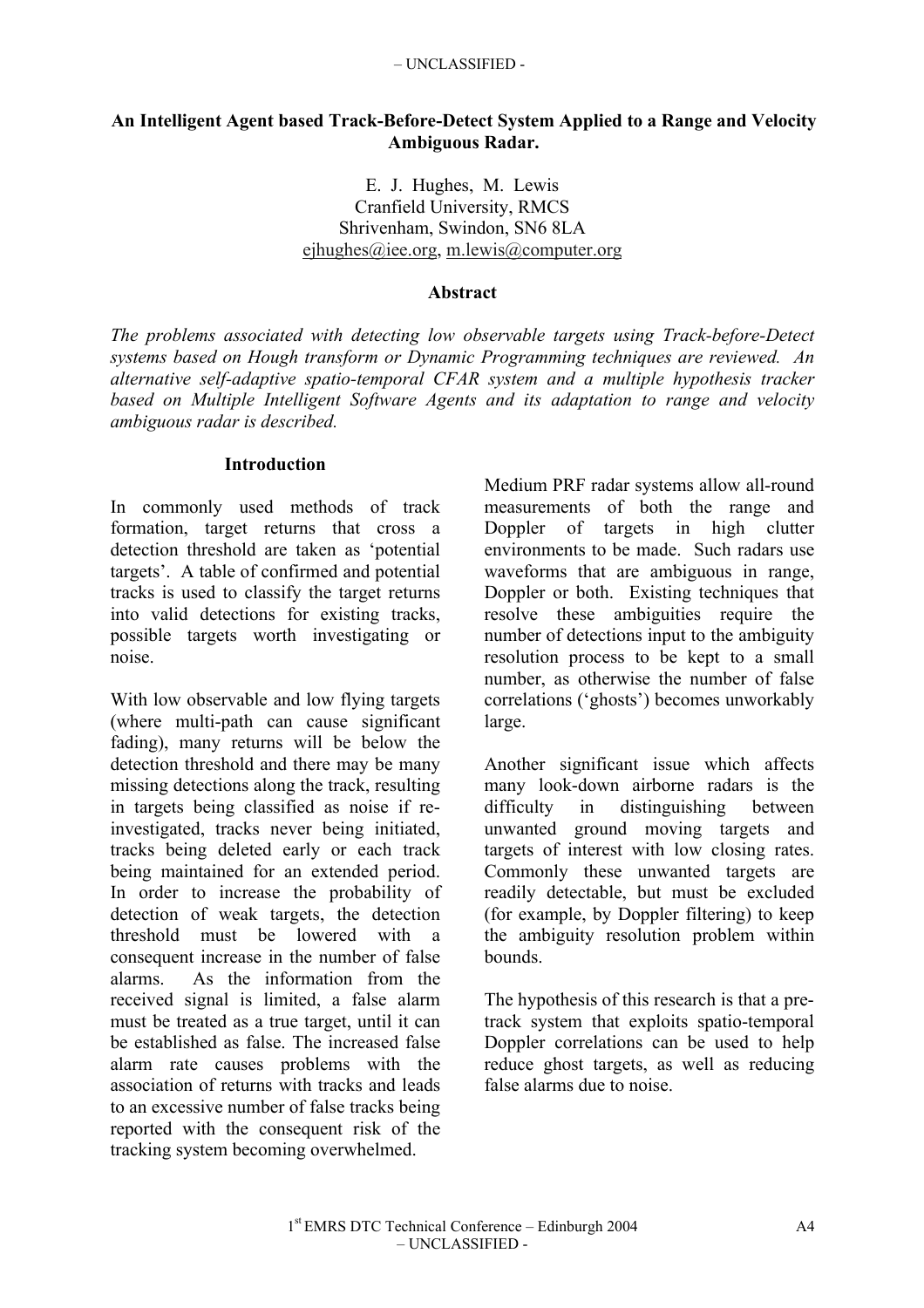## **Track-Before-Detect Techniques**

Track before detect or 'pre-track' operation has been proposed where either no threshold is applied, or a second low detection threshold is placed below the existing detection threshold to catch returns that did not quite cross the main threshold. These small amplitude detections are processed to see if they form tracks. The two main processing methods proposed are Dynamic Programming [1] and Hough Transforms [2]. Dynamic Programming is an optimisation process that tries to identify the single most likely track through each cell. A Hough Transform treats the data from a number of scans as an image and the method looks for 'lines' within the data. Both methods are computationally intensive with time complexity  $O(N^3)$ , additionally the Hough transform requires an extra step to re-associate returns with the set of possible tracks extracted from the transform. Fast approximate forms of the Radon, and the related Hough transform, also exist and have time complexity  $O(N^2 \log N)$  [3]

## **Multiple Intelligent Software Agents**

 An intelligent agent is a form of software object that has the ability to store data internally, the agent's state, and a set of methods, both public and private, that modify the agent's state dependent on the current input environment and the agent's current internal state. The software agent usually has the ability to affect its environment, thereby influencing its own future behaviour and the behaviour of other agents. The agents often have the ability to communicate directly with other agents in a system, enabling complex self-organising

behaviour patterns to emerge. The use of cooperating agents leads to a highly parallel structure formed from simple elements. This allows the system to be flexible, expandable, robust and fast to process.

The Track-Before-Detect problem has been investigated using multiple intelligent software agents, with the aim of producing novel alternative algorithms and has resulted in a Pre-Tracking system, rather than a Track-Before-Detect system that identifies tracks before applying thresholds. In the Pre-Tracking system, two thresholds are applied to the radar returns. The upper threshold is used to supply CFAR detections to the existing target tracking system (thus ensuring a level of performance no worse than conventional systems). The data crossing the lower threshold is used by the pre-tracker which is designed to tolerate a high level of false alarms.

## **The New MISA System**

The key concept of the pre-track system is the exploitation of the spatio-temporal coherence of true target tracks, but with practical levels of processing. To achieve this, a self-adaptive spatio-temporal CFAR system is first used to identify 'interesting' radar returns. These 'interesting' returns are then passed to a pre-track system that attempts to associate the returns with previous returns according to a set of simple rules that define the likely feasible region that previous returns could lie in. The pre-track system does not make any explicit track predictions, unlike conventional multiple hypothesis trackers, but relies on associations between returns producing 'virtual' tracks within the data.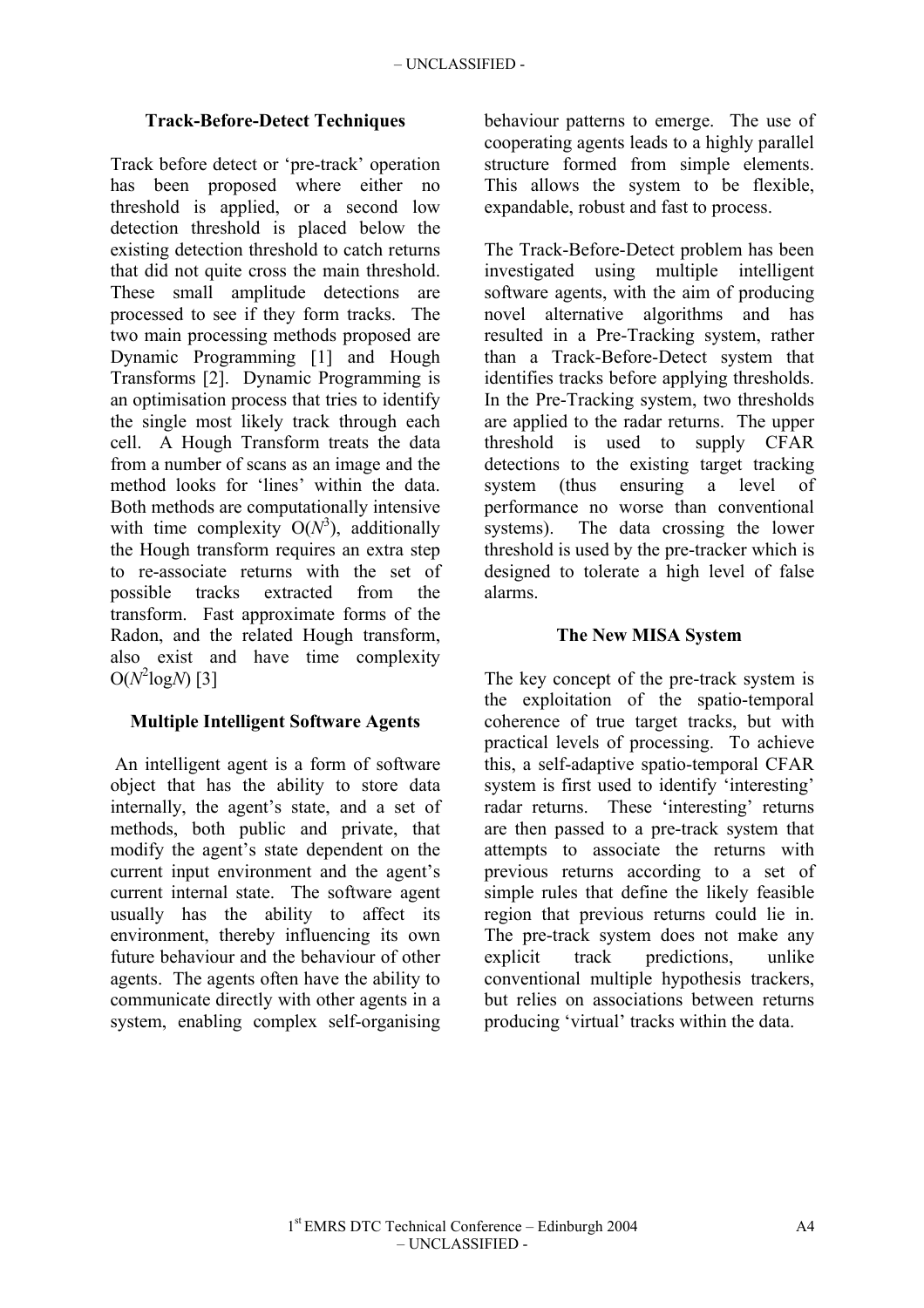

## **Figure 1 Functional Arrangement of MISA System**

A system based on a hierarchical population of agents, each agent representing an individual radar cell that is allowed to self-organise into target tracks has been constructed. Figure 1 shows a functional block diagram of the current MISA system. The radar system is shown on the left, feeding the radar returns into the lowest levels of the agent hierarchy. The radar returns at this point will have had all necessary processing applied prior to the application of a CFAR system and a threshold.

Level 1 and 2 agents form a Spatio-Temporal CFAR Subsystem whilst Levels 3 and 4 function as a multiple hypothesis track forming sub-system. The radar returns traverse the hierarchy, with highconfidence target detections being fed to the main radar tracker as track segments.

## **The Behaviour of Typical Clutter Characteristics**

Traditional radar detection systems make a binary decision, based on a threshold derived from the clutter level in adjacent range cells, as to whether the return is from a target, or noise/clutter. The decision mechanism directly affects the probability of target detection and the probability of a false alarm. The discrimination of false alarms is ultimately performed in the

tracking system, and therefore the capabilities of the tracker will determine the maximum false alarm rate that can be tolerated, and therefore the minimum value for the decision threshold.

In practice, real clutter and noise are spatially non-homogeneous, requiring the threshold to be adjusted to maintain a maximum probability of detection, whilst not exceeding the maximum tolerable probability of false alarm. CFAR systems attempt to address this problem. The premise is that if the statistics of the noise/clutter are known, and a good estimate of the low-order moments (or central moments) is generated from the measured data, then a threshold level can be calculated that will achieve the maximum tolerable probability of false alarm. To estimate the low-order moments, samples are taken in range from around the return of interest.

The fundamental assumptions are that:

- the noise/clutter is locally homogeneous, allowing moments to be generated spatially;
- the statistics of the noise/clutter are stationary allowing accurate moments to be generated temporally;
- the shape of the noise/clutter probability density function is known;
- a low number of samples (typically 30) will provide a sufficient estimate of the moments;

Unfortunately these assumptions do not hold, except for a limited range of scenarios. One scenario where none of the assumptions are likely to be valid is the littoral environment.

It has been found that to gather sufficient samples to obtain a reasonable estimate of the mean and standard deviation, the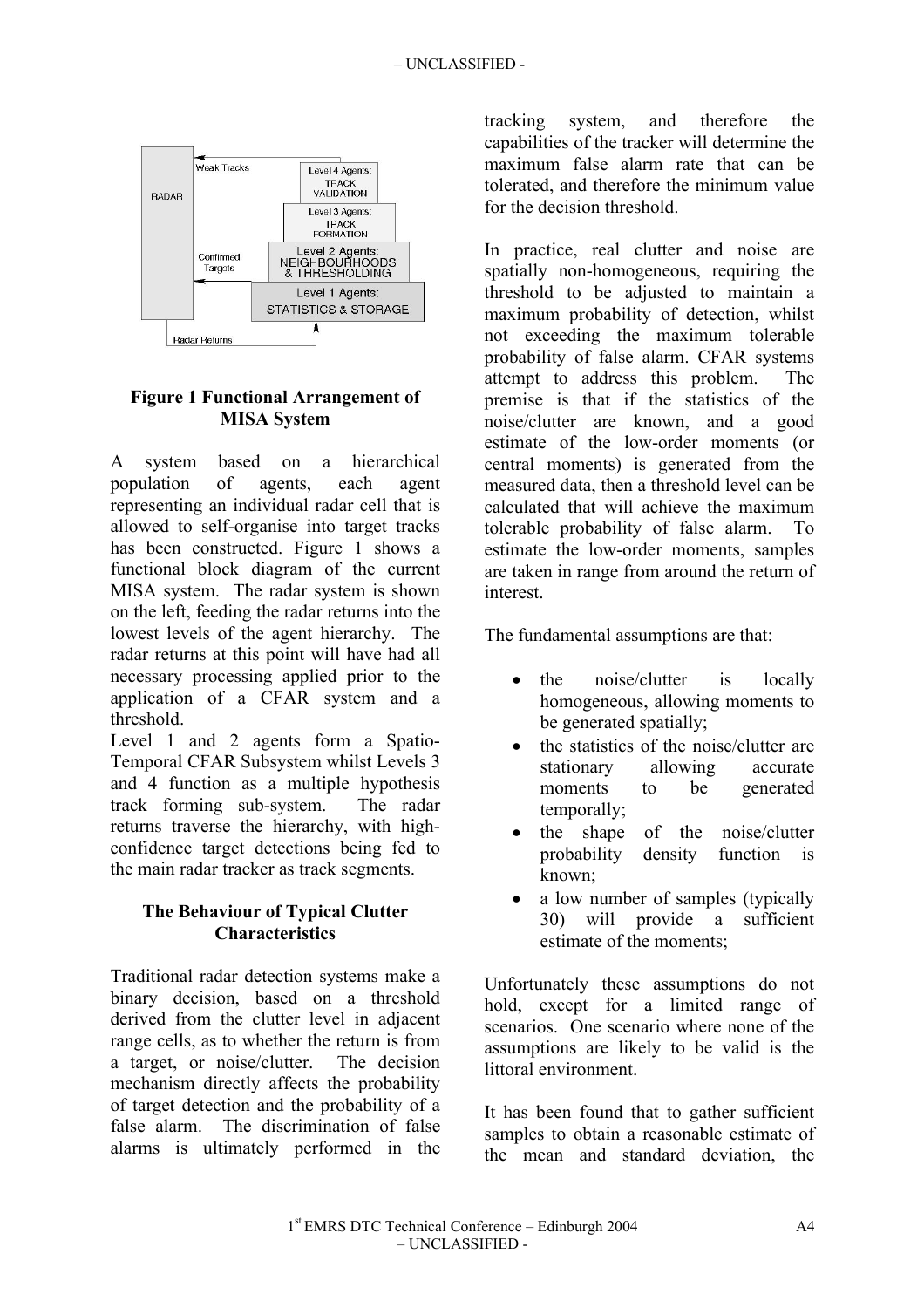samples must be drawn from a spatiotemporal-Doppler region. In order to make the samples as homogeneous as possible, the region must be optimised to the current environment and since this is unknown and dynamic, the region must be adaptive. As the statistics are non-stationary, only a limited time history may be used. Although sources of thermal noise are likely to be independent, clutter samples tend to be highly correlated. Thus the number of truly independent samples is reduced, again leading to poor estimates of the statistics.

The invalidity of the above assumptions directly influenced the structure of the Level 1 & 2 agent system.

# **The Spatio-Temporal CFAR Subsystem, Agent Levels 1 and 2**

The basic functions of the Level 1 agents are to store a localised temporal history of the radar returns for their Level 1 range, azimuth and Doppler cell, generate statistics of the stored data, and apply the two thresholds to classify a return as noise, a partial detection, or a full detection. The Level 1 agents of the hierarchy record the time and amplitude information of each return together with its detection classification, based on the two thresholds. Level 1 agents are organised into small clusters of similar cells having their own Level 2 agent as shown in

Figure **2**. All detections that cross the upper threshold are passed to the radar for processing as likely targets using the existing track algorithms. This guarantees that performance is no worse than conventional CFAR.



**Figure 2. Cell-Level diagram of agent organisation (for 1 layer of Doppler cells)**

## **Level 2 Agents**

Level 2 Agents are virtual agents formed by Level 1 agents communicating with near neighbours and linking to form clusters that have similar probability distributions, e.g., in a littoral environment, land clutter is likely to have a Rician like distribution, whilst sea clutter will more likely follow a log-normal, Weibull or *K*-distribution. The exact choice to determine 'similarity' is very dependent on how the threshold level is calculated.

The Level 2 agents adapt by exchanging Level 1 cells with other neighbouring Level 2 agents, as shown in

Figure **2**, in an attempt to form a cluster. Unlike the Level 1 agents the Level 2 agents do not have fixed spatial locations.

A small housekeeping structure is associated with each Level 2 agent. This monitors the statistics on the quantity and distribution of the detections and partial detections from the Level 1 agents it is responsible for, and also the statistics of Level 1 agents in the local vicinity (controlled by other Level 2 agents). These statistics, along with feedback from the main tracking system in the radar, are used to generate the upper threshold. Feedback from the Level 3 agents is used in conjunction with the statistics to set the lower threshold. These threshold levels for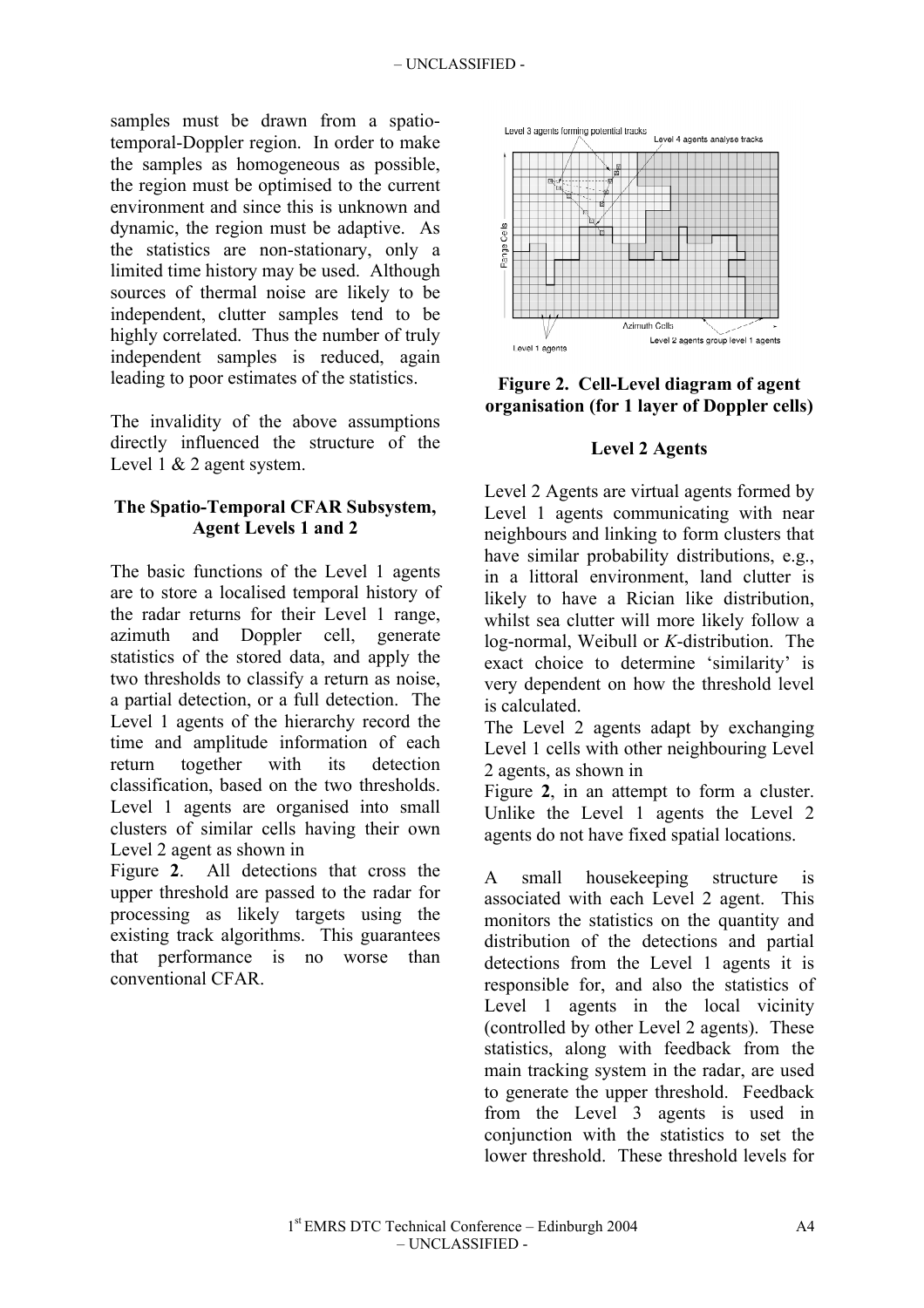the Level 1 agents within the cluster are used for the classification of the radar returns. The distribution will affect the calculation of the positions of these thresholds relative to the mean, median and standard deviation etc., calculated by each of the Level 1 agents.

The Level 2 system creates dynamically reconfigurable spatial awareness within the processing system, allowing better statistical estimates to be generated for the calculation of the threshold levels. This grouping allows spatial correlations of the underlying clutter to be exploited, as well as the temporal correlations held in the Level 1 agents.

## **Range and Velocity Ambiguity Resolution**

The output of the Level 2 agents is, in effect, a target/clutter map in range, azimuth and Doppler. In the case of MPRF radar the targets within the map are ambiguous in range and Doppler. The ambiguities may be resolved by operating on N PRFs, typically eight, and requiring target data in a minimum number, M, typically three, in what is generally known as an  $M$  of  $N$  (3 of 8) scheme [4]. Individual Level 1 and 2 systems are used for each PRF. A single target will appear at a distinct but ambiguous range in M of N Level 1 and 2 maps. The MISA technique exploits spatio-temporal correlation between returns to extend the ambiguity resolution process of a traditional M of N detection scheme such as the Coincidence Algorithm. This efficient coupling of ambiguity resolution with target tracking function provides an enhanced capability to distinguish true from false targets, and allows a higher false alarm rate to be tolerated with the generation of fewer ghost targets.

# **Potential Track Formation, Level 3 Agents**

### Conceptually, as shown in

Figure **2**, Level 3 agents are formed with each being associated with a target return. When a Level 3 agent is created, it strives to form links with existing Level 3 agents that represent *virtual* tracks within the multi-agent system.

Using the 'Agent is a detection' approach allows many track hypotheses to be formed for each return. A similar approach has been used in systems based on Dynamic Programming [1], but no threshold was applied and every possible return was considered, which required massive amounts of processing. The Dynamic Programming approach has to rely on high resolution Doppler information in order to reduce the number of possible linkages that can be formed. In the MISA approach, only coarse Doppler information is available (if any) and potentially very slow to stationary targets may also be considered. It is assumed that given the limited information available, many tracks could pass through each Level 3 Agent.

Agents that are marked as having the potential to be part of a track are then scanned to see if any previous links are recorded. If links exist they are checked to determine if the speed and direction changes are within the feasible region. The calculation of the feasible region for association of agents to allow links to be formed whilst keeping processing to an absolute minimum is one of the cornerstones of this research. Explicit forward prediction of likely positions is not used as the basis of the association error, only reverse checks on link and agent feasibility are performed.

If the new agent is within the feasible region, the importance of the link is calculated. This Value can be used to prune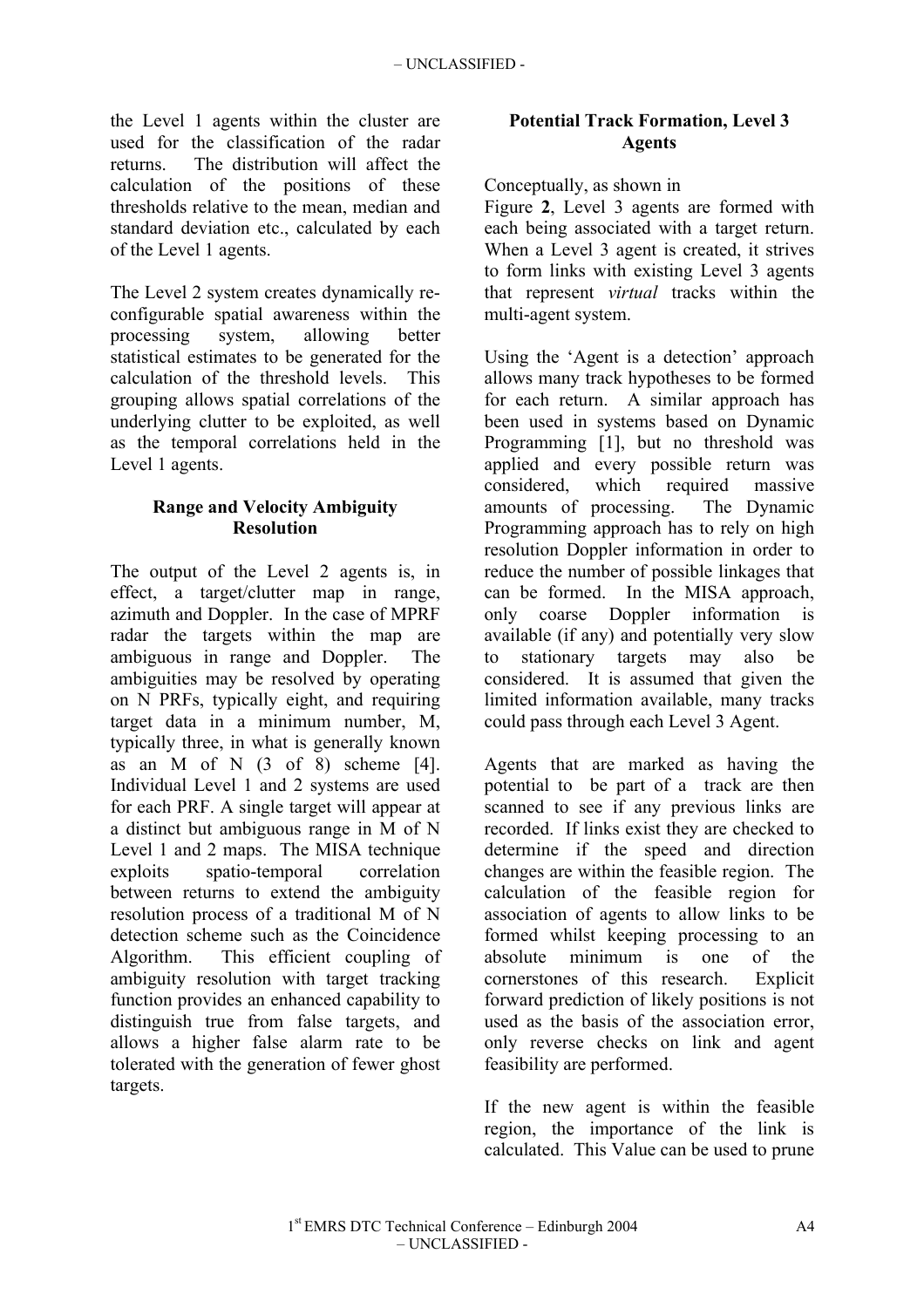the link set of the agent to reduce storage requirements.

## **Track Validation, Level 4 Agents**

The primary function of a Level 4 agent is to assess the most likely path through a series of Level 3 agents and report the track to the main track database if it appears to be a true target. Level 4 agents are created when potential tracks are identified as a sequence of links formed between Level 3 agents. The Level 4 agent scans the track, looking for all the necessary correlations between stages that indicate a valid track is likely and eliminates unlikely tracks in the process. The Level 4 agent may also interrogate and analyse the target returns along the track in order to aid the track assessment by identifying possible missed detections. The Level 1 agent system is interrogated to see if a 'near miss' occurred when the data was thresholded. If a return is classified as belonging to a valid track at any time the Level 1 return may be promoted, the detection classification held in the temporal record being updated and the statistics describing the clutter updated accordingly. This process allows crisp tracks to be confirmed, some noise to be rejected, and areas of uncertainty to be identified.

As the number of agents reaches the upper limit of the processing capability, the life of the agents can be managed to allow a maximum population size to be maintained, whilst performance is allowed to degrade gracefully. This contrasts with conventional track formation where track overload can be catastrophic.

Once a track has been validated the track's elements are passed to the main radar tracker and the corresponding Level 3 agents notified that the track has been validated.

## **Project Status**

At the time of writing a detailed prototype of the tracking system has been built and demonstrated on simulated non-coherent data from a marine navigation radar. The prototype has been extended to full Doppler processing capability and range and Doppler ambiguity has been added.

Results to date have demonstrated that for many target scenarios the ghost targets generated during the ambiguity resolution process are not correlated in a spatialtemporal-Doppler sense and are rejected easily by the MISA system.

There are also indications, however, that some target types (e.g., radial targets in close formation) may lead to ghosts that appear to be correlated in space, time and Doppler for a significant period.

The Levels of processing required to implement the Level 1  $& 2$  systems has been investigated and the capabilities of the full self-adaptive spatio-temporal CFAR system demonstrated. Multi-agent code has been written which has allowed the full dynamic threshold control system to be integrated with the Level 3 process and tested. The results, when compared against conventional methods including Cell Averaging CFAR, indicate that the multilevel system has the potential to provide a very significant pre-track capability.

## **Further Potential Applications**

The ability to classify areas of returns is seen as having potential ECCM applications. The technique could be extended to IR and EO systems. It also has the potential for processing images in particle physics and astronomy.